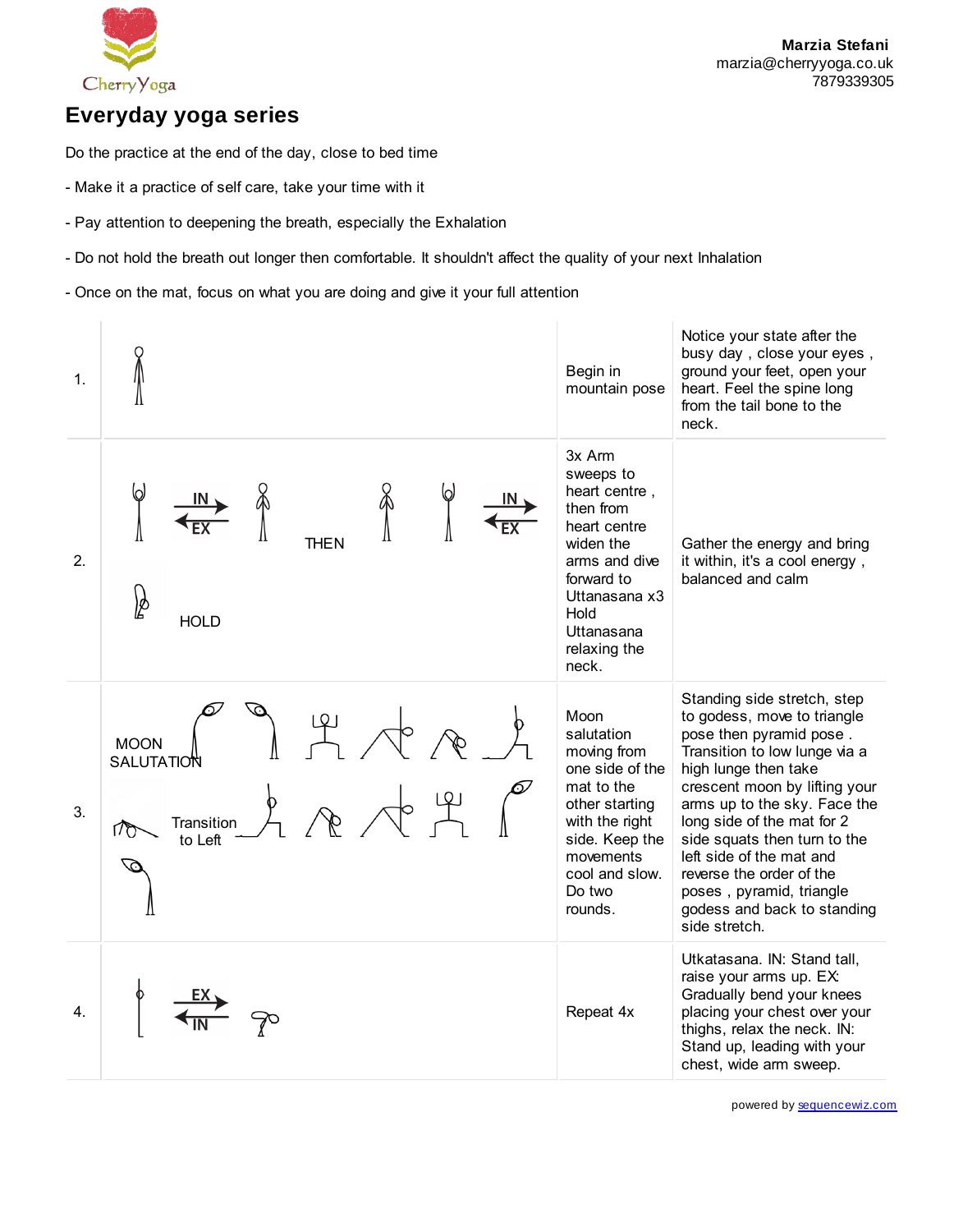

# **Everyday yoga series**

| 5. |                  | Make your<br>way to<br>mountain pose<br>via a gentle<br>vinyasa<br>followed by<br>balancing<br>chair and<br>malasana.<br>Then pause in<br>Childpose                                                            |                                                                                                                                                                                                                                                                                                                 |
|----|------------------|----------------------------------------------------------------------------------------------------------------------------------------------------------------------------------------------------------------|-----------------------------------------------------------------------------------------------------------------------------------------------------------------------------------------------------------------------------------------------------------------------------------------------------------------|
| 6. | مص<br>Stay       | Repeat 4x,<br>stay in the<br>pose for 4<br>breaths.<br>During stay<br>every time you<br>exhale say<br>mentally: "One<br>deep relaxed<br>breath at a<br>time."                                                  | Vajrasana. IN: Lift up on the<br>knees, sweeping both arms<br>up. EX: Bring the chest down<br>to the thighs, hands on the<br>lower back.                                                                                                                                                                        |
| 7. | Stay             | Repeat 4x,<br>stay in the<br>pose for 4<br>breaths.                                                                                                                                                            | Bhujangasana. Place the feet<br>wide apart. IN: Lift the chest<br>up, pulling slightly back with<br>your hands. EX: Move down,<br>turning the head to one side.<br>Continue with the movement,<br>alternating the head position.<br>Then stay in the pose and<br>focus on expanding the belly<br>with every IN. |
| 8. | యా<br>యా<br>Stay | Repeat 4x,<br>stay in the<br>pose for 4<br>breaths.<br>During stay<br>every time you<br>exhale say<br>mentally: "One<br>deep relaxed<br>breath at a<br>time." Then<br>hold the breath<br>out for 2<br>seconds. | Apanasana. EX: Bring the<br>knees to the chest. IN: Move<br>them away. Then stay in the<br>pose. First one knee at a<br>time then both together -<br>repeat 3 times.                                                                                                                                            |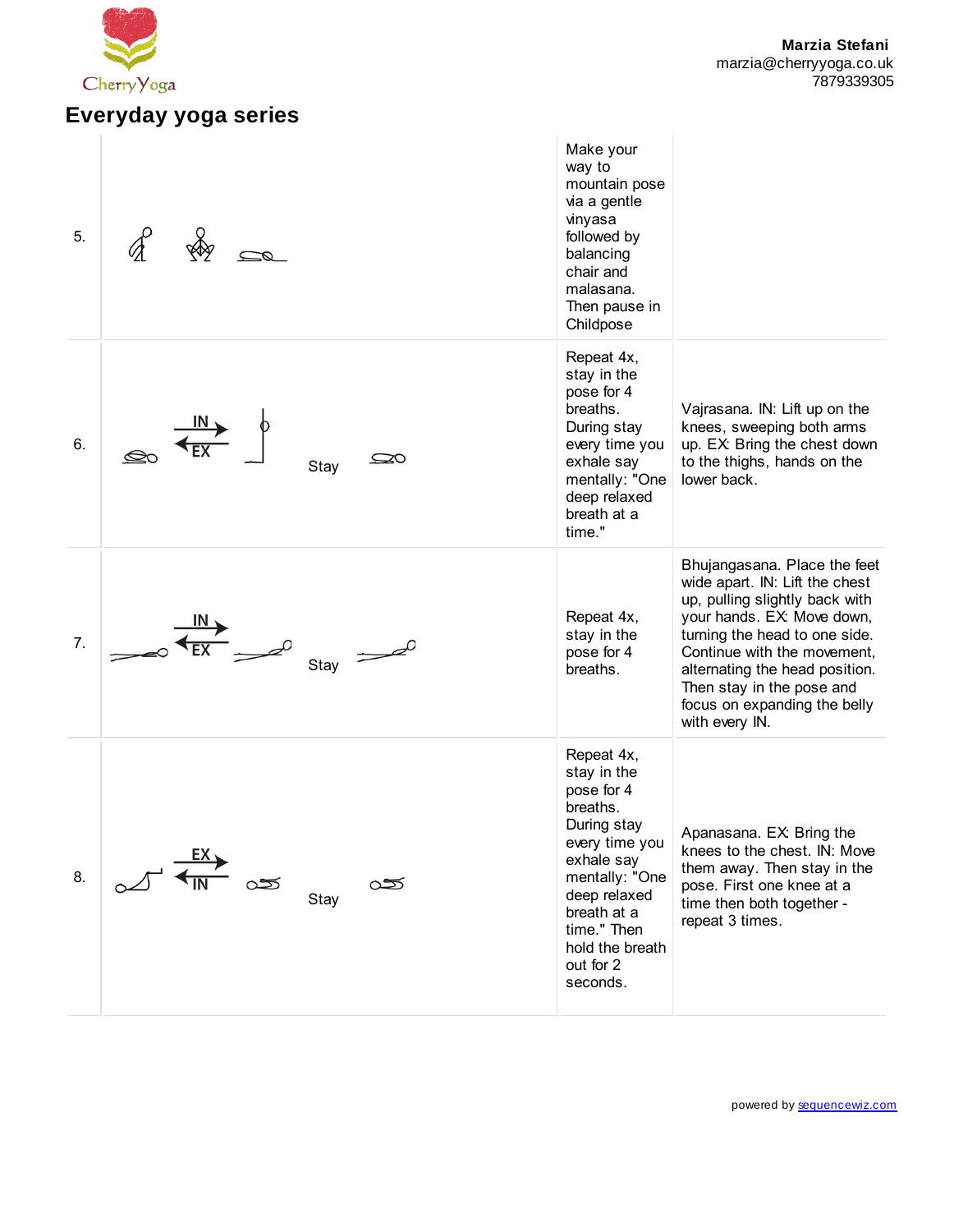

#### **Marzia Stefani** marzia@cherryyoga.co.uk 7879339305

# **Everyday yoga series**

| 9.  |      | Eye of the<br>needle pose,<br>followed by<br>happy baby.                                                                                                                                                       | Preparing the hips for<br>reclined pigeon                                                                                                                                                                                                                                           |
|-----|------|----------------------------------------------------------------------------------------------------------------------------------------------------------------------------------------------------------------|-------------------------------------------------------------------------------------------------------------------------------------------------------------------------------------------------------------------------------------------------------------------------------------|
| 10. |      | pigeon (going<br>inward),<br>followed by<br>crocodile pose<br>. Start in table<br>top and switch<br>side via down<br>dog. Take<br>downdog<br>before moving<br>to crocodile<br>pose                             |                                                                                                                                                                                                                                                                                     |
| 11. | Stay | Repeat 4x,<br>stay in the<br>pose for 4<br>breaths.<br>During stay<br>every time you<br>exhale say<br>mentally: "One<br>deep relaxed<br>breath at a<br>time." Then<br>hold the breath<br>out for 2<br>seconds. | Paschimottanasana. Sit with<br>your legs extended, but not<br>straight slightly bent, arms<br>up. EX: Gradually bend<br>forward, placing the chest<br>over the thighs. IN: Lead with<br>the chest as you come up.<br>Then stay in the pose,<br>relaxing the neck and upper<br>back. |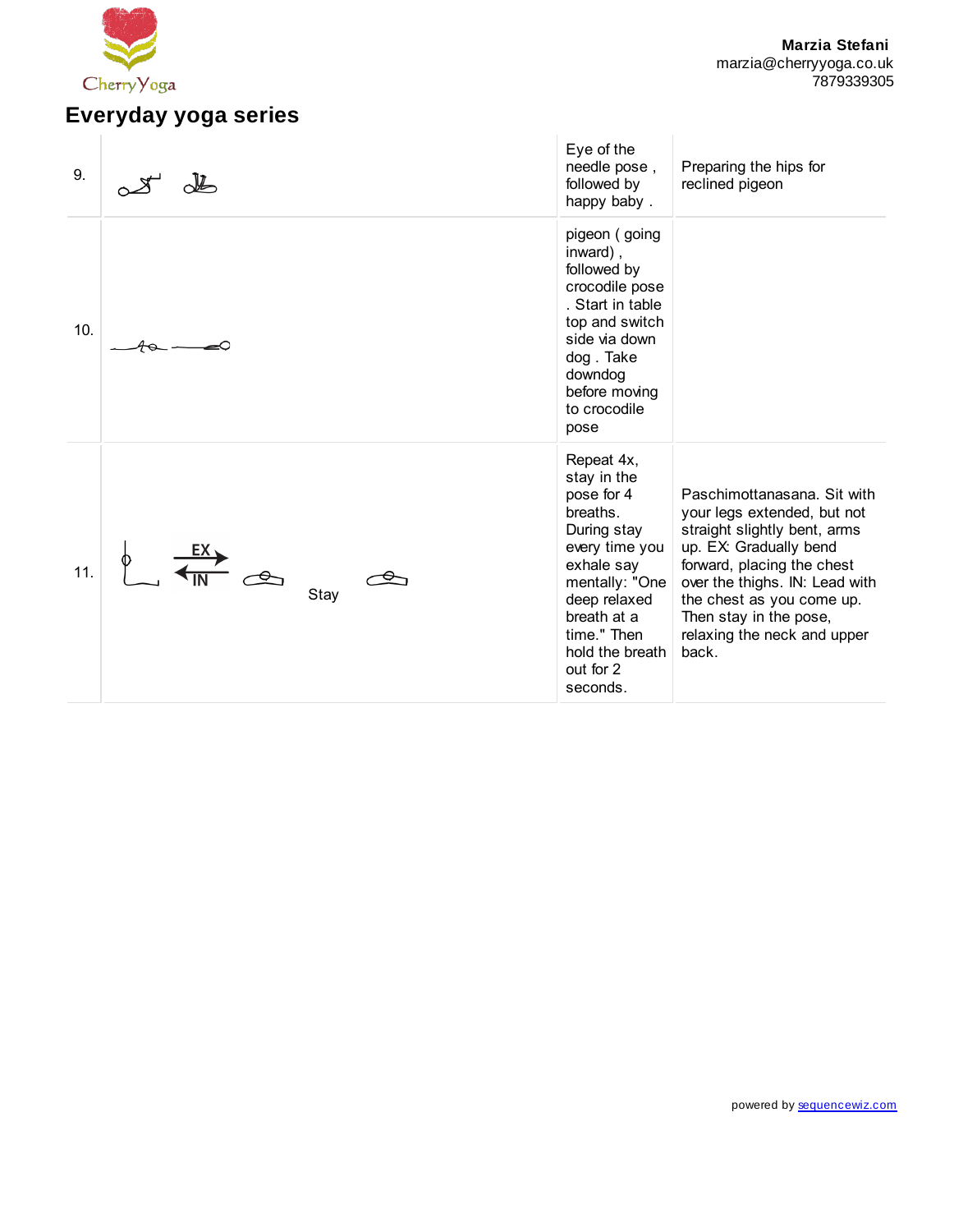

#### **Marzia Stefani** marzia@cherryyoga.co.uk 7879339305

#### Bound angle , if possible thread your forearms under your shins and bow forward, stay for 4-5 breaths , lenghtening the exhale. Take easy pose and bring the left hand to 12. the right knee SECOND , bending to SIDE the left , then bring the right hand behind your sitting bone and take a twist the same side. Do the second side t hen bow forward.Switch the crossed legs and bow forward again. Dvipada Pitham. Start with your knees bent, feet close Repeat 4x. to the buttocks. IN: Gradually  $\Lambda \stackrel{\text{IN}}{\overbrace{\text{EX}}} \longrightarrow$ Deep 13. roll the hips up. EX: comfortable Gradually roll the hips down. breath. Keep the back of the neck long. reclined bound angle then bring the right 14. leg over the left for the following twist.